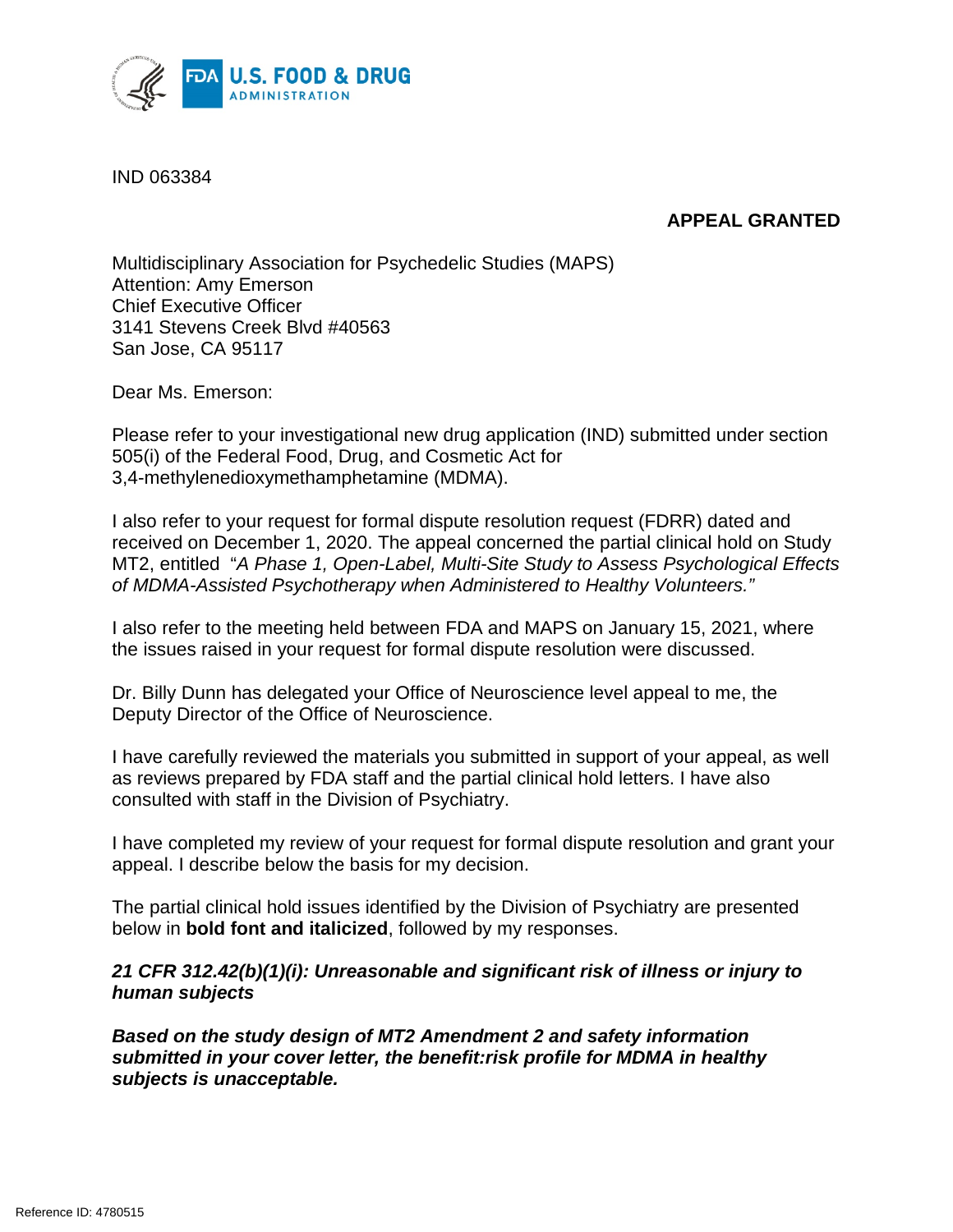IND 063384 Page 2

#### *Lack of scientific benefit:*

*a. You describe Protocol MT2 as an open-label safety study of up to 400 healthy volunteers. However, you state that a study of MDMA in 1286 healthy volunteers has already been conducted. You further state that this study will provide phase 1 healthy volunteer data to support new indications for MDMA-assisted psychotherapy.*

*Information Needed to Resolve Deficiency: You must justify the large number of healthy subject exposures in MT2 for an unapproved therapy when data already exists.* 

*b. The overall objective of this study is to explore the safety and psychological effects of open-label, manualized, MDMA-assisted psychotherapy in healthy volunteers and to expand the knowledge of treatment providers who are learning to conduct MDMA-assisted psychotherapy or MDMA research. Your submission admits that the purpose of the study is to allow therapists to experience MDMA to aid in their training.*

*Information Needed to Resolve Deficiency: You must justify why MT2 is necessary when you already are currently conducting a similar study (MT1).*

*c. The primary endpoint is the Self-compassion Scale. Lack of self-compassion is not a recognized psychiatric illness.*

**Information Needed to Resolve Deficiency: You must justify how the data obtained from this study will contribute to your development program for MDMA in psychiatric illness.**

Regarding hold issues a, b, and c listed by the Division of Psychiatry under "lack of scientific benefit," you noted in your formal dispute resolution request that "an individual potential benefit is not a requisite element of a Phase 1 study and the single case of suicidal ideation in a prior study does not alter that balance." You further noted that "many standard Phase 1 studies, such as pharmacokinetic studies, provide no possibility of benefit to the subjects other than the opportunity to support research," and that "Study MT-2 is designed to produce valuable data about the safety and pharmacodynamic effects of MDMA in a population that is uniquely qualified to provide insights into the psychological experience unconfounded by PTSD."

The regulation in 21 CFR 312.42(b) authorizes FDA to issue a clinical hold of a Phase 1 study under an IND when "[h]uman subjects are or would be exposed to an unreasonable and significant risk of injury or illness." I agree with you that a possibility of individual benefits is not a requirement in Phase 1 studies. However, I believe the Division of Psychiatry's statement that "[b]ased on the study design of MT2 Amendment 2 and safety information submitted in your cover letter, the benefit:risk profile for MDMA in healthy subjects is unacceptable" is meant to express the view that the study's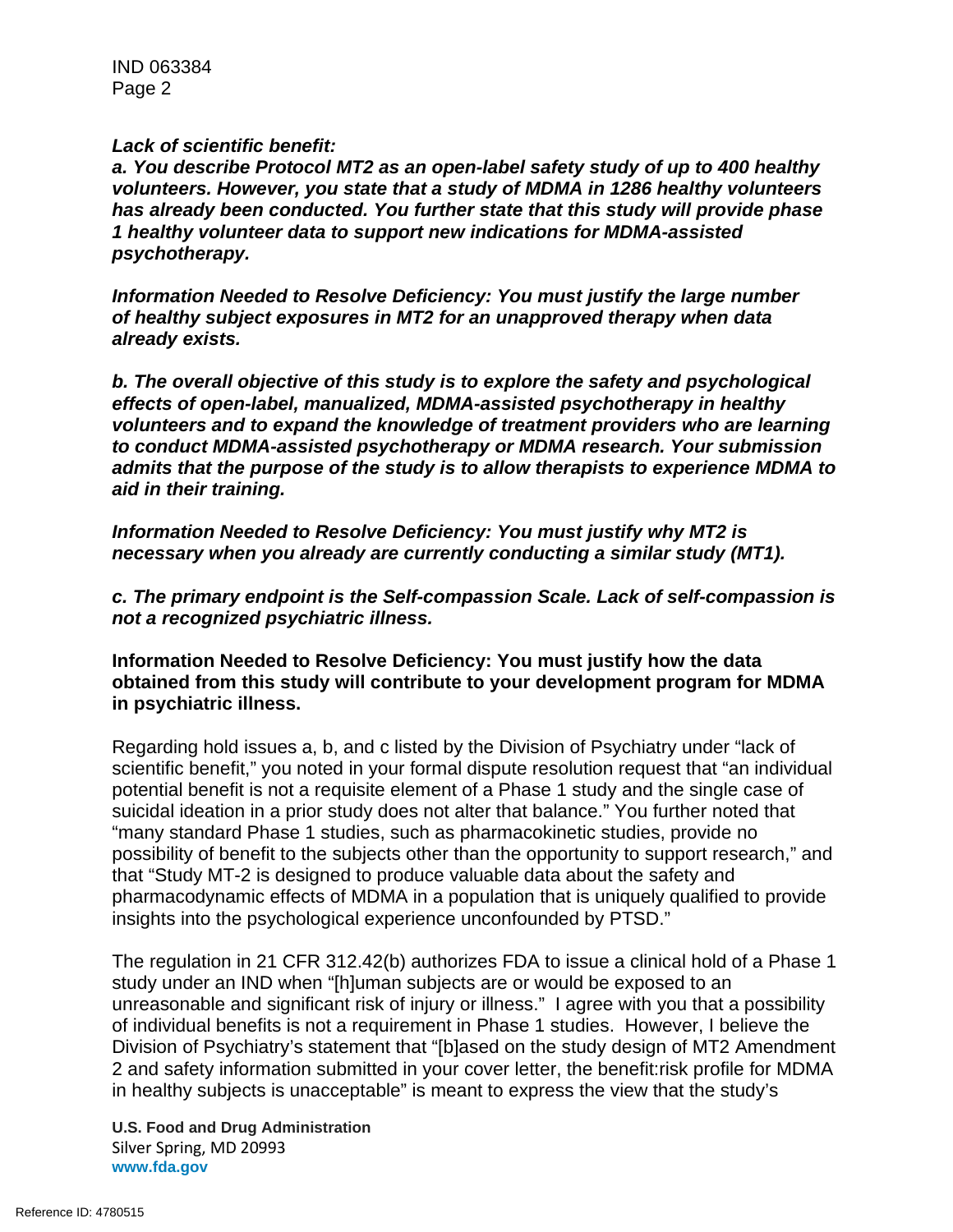scientific merit does not justify the risk to patients, and is not meant to address individual risk/benefit. The regulation in 21 CFR 312.22(a) describe that "FDA's review of Phases 2 and 3 submissions will also include an assessment of the scientific quality of the clinical investigations and the likelihood that the investigations will yield data capable of meeting statutory standards for marketing approval." This regulation also describes that "FDA's review of Phase 1 submissions will focus on assessing the safety of Phase 1 investigations." The safety of an investigation, however, is always assessed in the context of the design of that investigation, even in Phase 1. A Phase 1 study so poorly designed that it would yield no interpretable information could certainly be viewed as placing patients at an unreasonable and significant risk of illness or injury. I view your proposed investigation as generally consistent with a Phase 1 study, although the sample size of the study, and the fact that you have already evaluated a large number of healthy subjects in your development program is unusual in Phase 1. I also find your objective of obtaining data about the safety and pharmacodynamic effects of MDMA reasonable in a Phase 1 study, albeit possibly redundant, at least in part, to studies you have already conducted. Overall, after reviewing the explanations in your FDRR, I do not find the lack of scientific benefit (as described in issues a, b, and c) as valid justification for imposing a partial clinical hold.

### **Safety risk:**

**d. The safety data submitted from MT1 appears to reveal the potential for serious risk. You state that the benefit:risk ratio of MDMA-assisted psychotherapy in healthy volunteers remains favorable as the risks are lower than the PTSD population. However, there was a case of blindness, severe suicidality, and intentional self-harm in a population of 76 healthy subjects.**

**Information Needed to Resolve Deficiency: Given that the safety and efficacy of your proposed product has yet to be adequately characterized, you must justify why additional subjects (with, as you propose, a history of a mood or anxiety disorder) should be exposed to MDMA in an open-label design where all subjects would receive drug.**

Regarding hold issue d listed by the Division of Psychiatry under "safety risk," I note your argument in the FDRR that "data from the Phase 2 and 3 programs, which enroll PTSD patients at higher baseline risk of suicidal ideation, reveal no signal for an MDMA-associated risk." You state that the single event of suicidal ideation in Study MT-1, which resolved during an experimental session, was in an individual who "had a history of prior ideation and that the results of a lifetime Columbia-Suicide Severity Rating Scale (C-SSRS) administered during the study reflected a positive score of lifetime suicidal ideation and behavior." I also note your explanation that you have "amended the Study MT-2 protocol to exclude subjects who present similar risks at baseline." In addition, you state that "the case of blindness referred to by FDA was, in fact, a case of blurred peripheral vision which had been incorrectly coded in the electronic case report form" and that "[t]he blurred vision resolved after three to four hours and before the end of the blinded Experimental Session without treatment."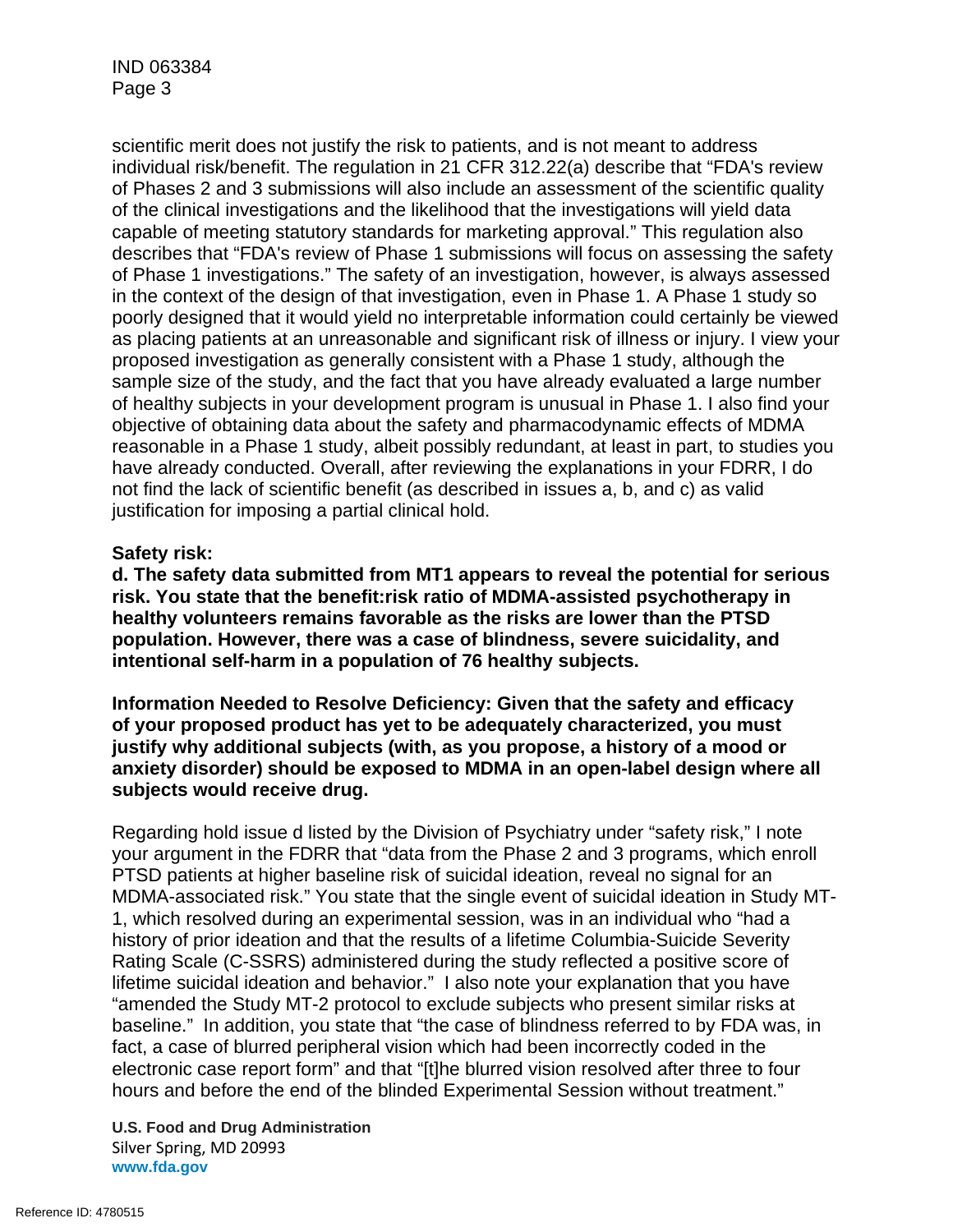I also note that Study MT-1, a "randomized placebo-controlled, multi-center, crossover study designed to assess the safety and psychological effects of MDMA when administered to healthy volunteers who are trainees in the conduct of MDMA-assisted psychotherapy or MDMA research", has been ongoing since 2009, and has enrolled so far 89 patients of the planned 120 patients. MDMA dosage in Study MT-1 is a single dose of 125 mg (or placebo), followed by an optional supplemental half-dose of placebo or 62.5 mg MDMA administered one and a half to two hours later. MDMA dosage in Study MT-2, which is the object of the partial clinical hold, is no higher than that in Study MT-1: 120 mg MDMA, followed by an optional supplemental dose of 40 mg or 60 mg MDMA administered one and a half to two hours later. The patient population is also similar in both studies, consisting of "healthy volunteers who are trainees in the conduct of MDMA-assisted psychotherapy or MDMA research." I could not find any differences between Study MT-1 and Study MT-2 that would make the acceptability of the safety risks of the drug any different between the studies, and therefore disagree with the Division of Psychiatry that the risk of MDMA is unreasonable and significant in Study MT-2, when the same risk was found reasonable in Study MT-1. Overall, based on your explanations of the safety risks and my assessment, I do not find that human subjects would be exposed to an unreasonable and significant risk of injury or illness that would justify imposing a partial clinical hold.

## **21 CFR 312.42(b)(1)(ii): Unqualified clinical investigators**

**Protocol MT2 states that all psychotherapy sessions will be conducted by at least one trained, qualified, and licensed therapist, who will be accompanied by an observer. The observer may be a second licensed therapist or a trainee who is enrolled in or has completed a therapy training program under the auspices of the sponsor (if both the therapist and participant agree). Each licensed therapist will hold a certificate from the MAPS Therapy Training Program specifying their approved status.**

**Information Needed to Resolve Deficiency: You must explain why the therapists' requirements will be safe for healthy volunteers when the proposed therapists are less qualified than in your phase 3 trials. (We remind you that subjects taking MDMA are in a vulnerable state and that you already have reported safety compliance issues.)**

The regulation in 21 CFR 312.42(b) authorizes FDA to issue a clinical hold of a Phase 1 study under an IND when "t]he clinical investigators named in the IND are not qualified by reason of their scientific training and experience to conduct the investigation described in the IND." , I note that the qualification of investigators in Study MT-2 is similar to that of investigators in Study MT-1. Based on your explanation of the investigators' qualification and my assessment, I believe that the Division of Psychiatry's determination for Study MT-1 that the investigators' qualification was acceptable also applies to Study MT-2, and that the qualification of investigators in Study MT-2 should not be a ground for clinical hold.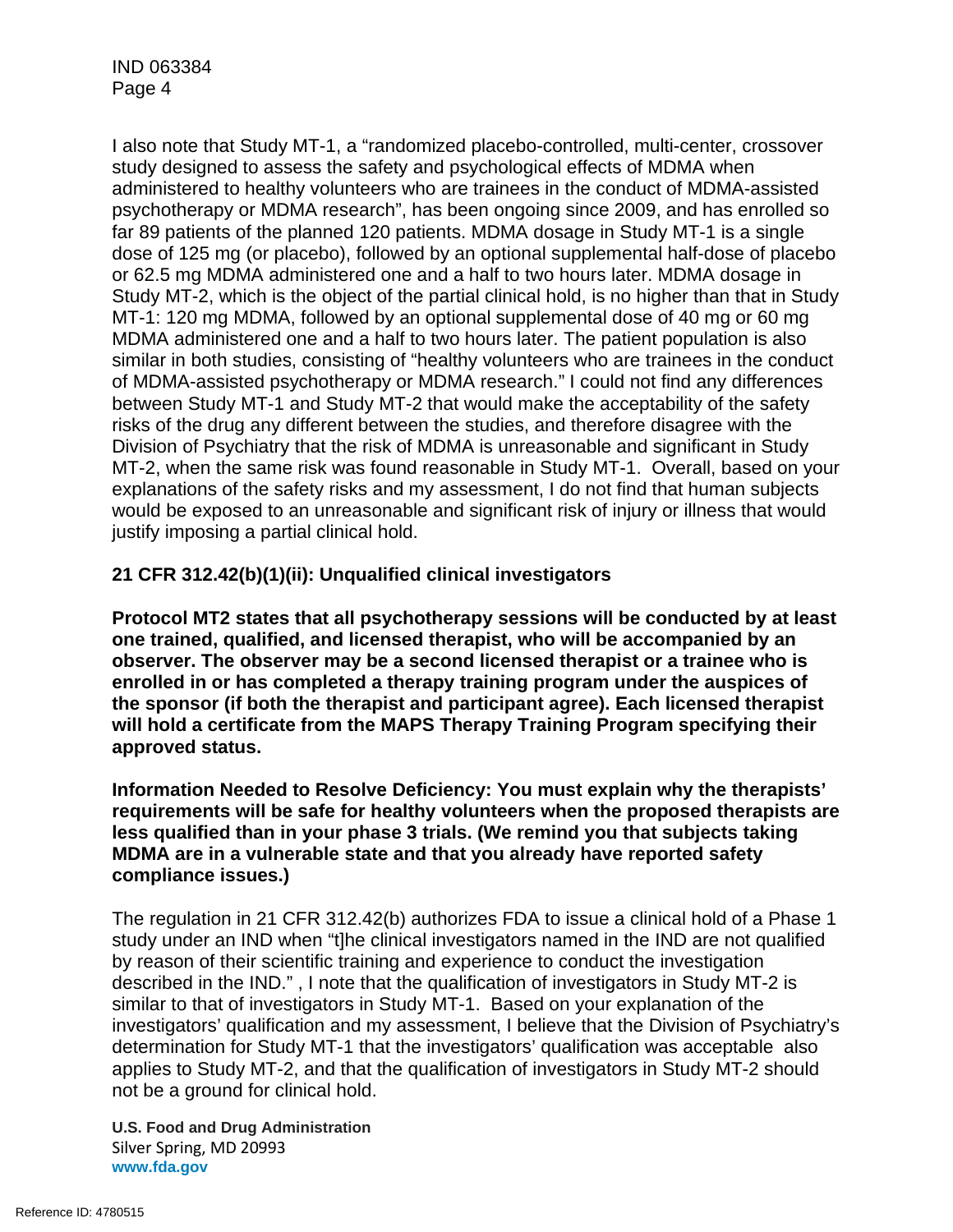IND 063384 Page 5

### **Conclusions and Recommendations:**

I have completed my review of your FDRR and grant the appeal, for the reasons described above.

Please note that as safety information has been accruing in your development program, changes to your clinical study protocols may be needed to ensure that the risk to study participants remains reasonable. You should discuss with the Division of Psychiatry whether such changes are needed for some or all of your ongoing and future studies.

This constitutes the final decision at the Office of Neuroscience level. Any questions concerning your appeal should be addressed to Paul David at or via email at

Sincerely,

*{See appended electronic signature page}*

Eric Bastings, MD Deputy Director Office of Neuroscience Office of New Drugs Center for Drug Evaluation and Research